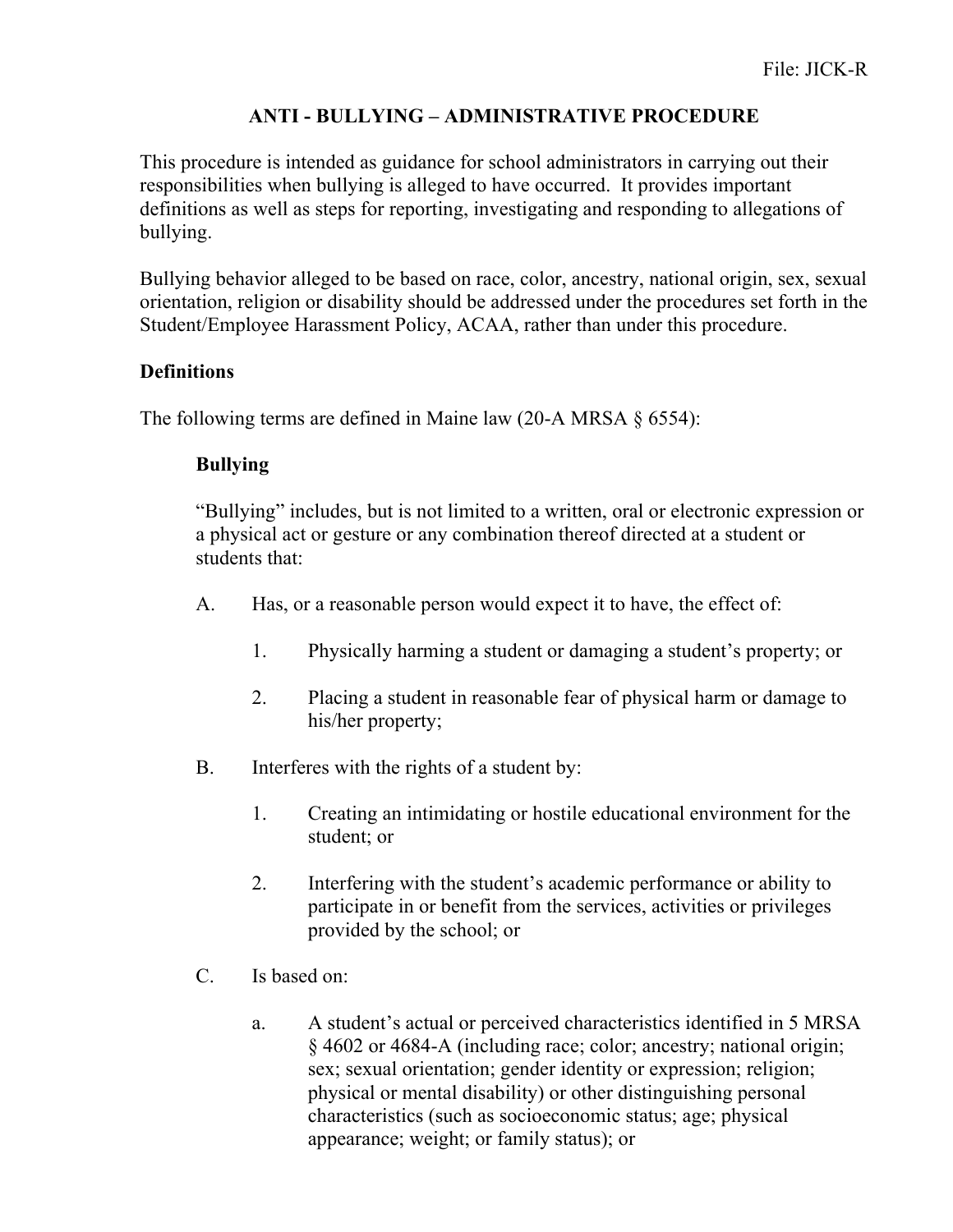b. A student's association with a person with one or more of these actual or perceived characteristics or any other distinguishing characteristics;

and that has the effect described in subparagraph A. or B. above.

# **Examples of Bullying**:

Examples of conduct that may constitute bullying include, but are not limited to:

- 1. Repeated or pervasive taunting, name-calling, belittling, mocking, put-downs, or demeaning humor;
- 2. Behavior that is intended to harm someone by damaging or manipulating his or her relationships with others, including but not limited to gossip, spreading rumors, and social exclusion;
- 3. Non-verbal threats and/or intimidations such as use of aggressive, menacing, or disrespectful gestures;
- 4. Threats of harm to a student, to his/her possessions, or to other individuals, whether transmitted verbally or in writing;
- 5. Blackmail, extortion, demands for protection money, or involuntary loans or donations;
- 6. Blocking access to school property or facilities;
- 7. Stealing or hiding books, backpacks, or other possessions;
- 8. Stalking; and
- 9. Physical contact or

# **Cyberbullying**

"Cyberbullying" means bullying through the use of technology or any electronic communication, including but not limited to, a transfer of signs, signals, writing, images, sounds, data or intelligence of any nature transmitted by the use of any electronic device including, but not limited to, a computer, telephone, cellular telephone, text messaging device or personal digital assistant.

# **Examples of Cyberbullying**

Examples of conduct that may constitute cyberbullying include, but are not limited to:

- 1. Posting slurs or rumors or displaying any defamatory, inaccurate, disparaging, violent, abusive, profane, or sexually oriented material about a student on a website or other online application;
- 2. Posting misleading or fake photographs or digital video footage of a student on websites or creating fake websites or social networking profiles in the guise of posing as the target;
- 3. Impersonating or representing another student through use of that other student's electronic device or account to send e-mail, text messages, instant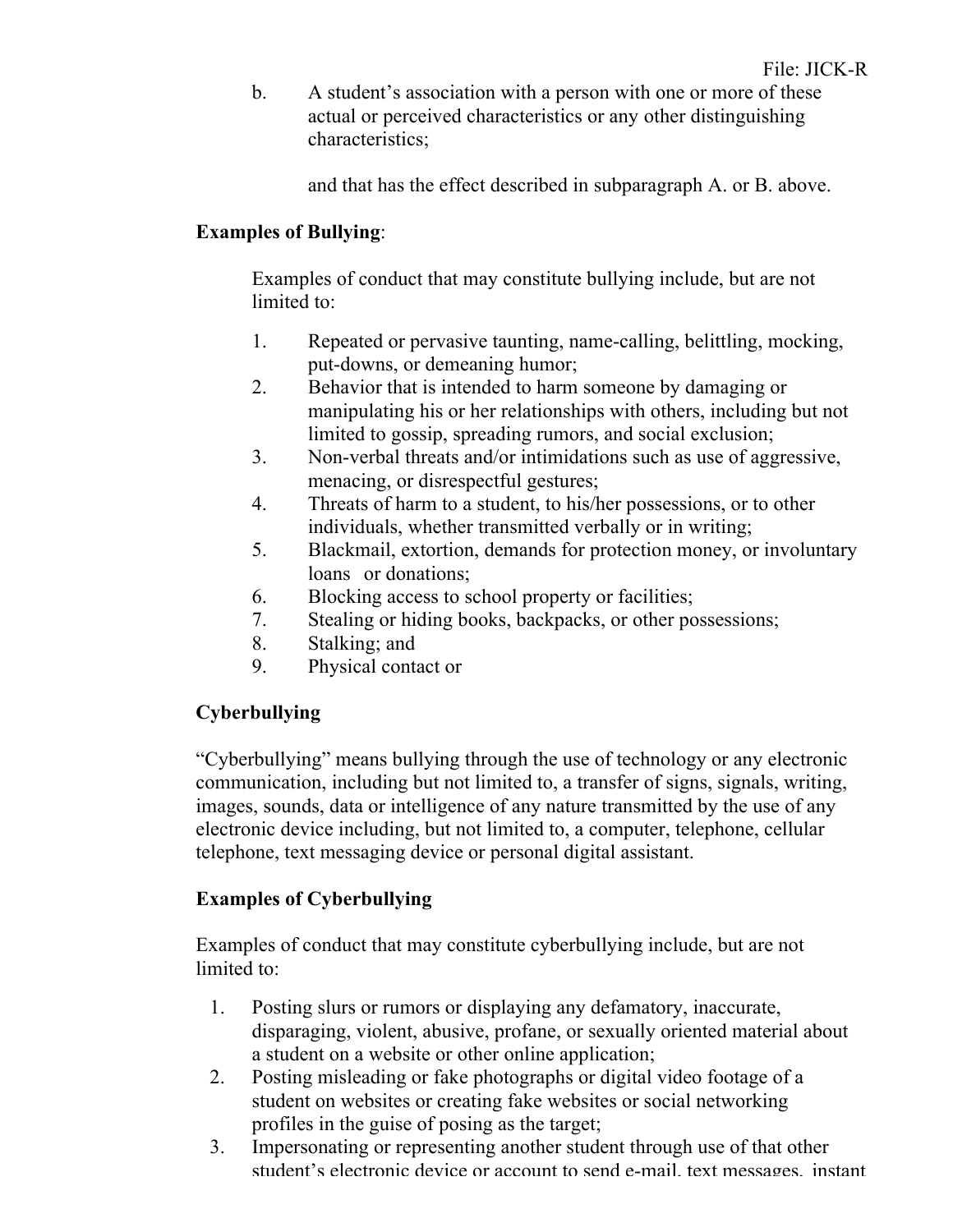messages (IM), or phone calls;

- 4. Sending e-mail, text messages, IM, or leaving voice mail messages that are mean or threatening, or so numerous as to bombard the target's e-mail account, IM account, or cell phone; and
- 5. Using a camera phone or digital video camera to take and/or send embarrassing or "sexting" photographs of other students.

For the purpose of this policy, bullying does not mean mere teasing, put-downs, "talking trash," trading of insults, or similar interactions among friends, nor does it include expression of ideas or beliefs so long as such expression is not lewd, profane or does not interfere with students' opportunity to learn, the instructional program or the operations of the schools. This does not preclude teachers or school administrators from setting and enforcing rules for civility, courtesy and/or responsible behavior in the classroom and the school environment.

The determination whether particular conduct constitutes bullying requires reasonable consideration of the circumstances, which include the frequency of the behavior at issue, the location in which the behavior occurs, the ages and maturity of the students involved, the activity or context in which the conduct occurs, and the nature and severity of the conduct.

## **Retaliation**

"Retaliation means" an act or gesture against a student for asserting or alleging an act of bullying. "Retaliation" also includes reporting that is not made in good faith on an act of bullying (i.e., the making of false allegations or reports of bullying).

## **School Grounds**

"School grounds" means a school building; property on which a school building or facility is located; and property that is owned, leased or used by a school for a school-sponsored activity, function, program, instruction or training. "School grounds" also includes school-related transportation vehicles.

## **Alternative Discipline**

"Alternative discipline" means disciplinary action other than suspension or expulsion from school that is designed to correct and address the root causes of a student's specific misbehavior while retaining the student in class or school, or restorative school practices to repair the harm done to relationships and persons from the student's misbehavior.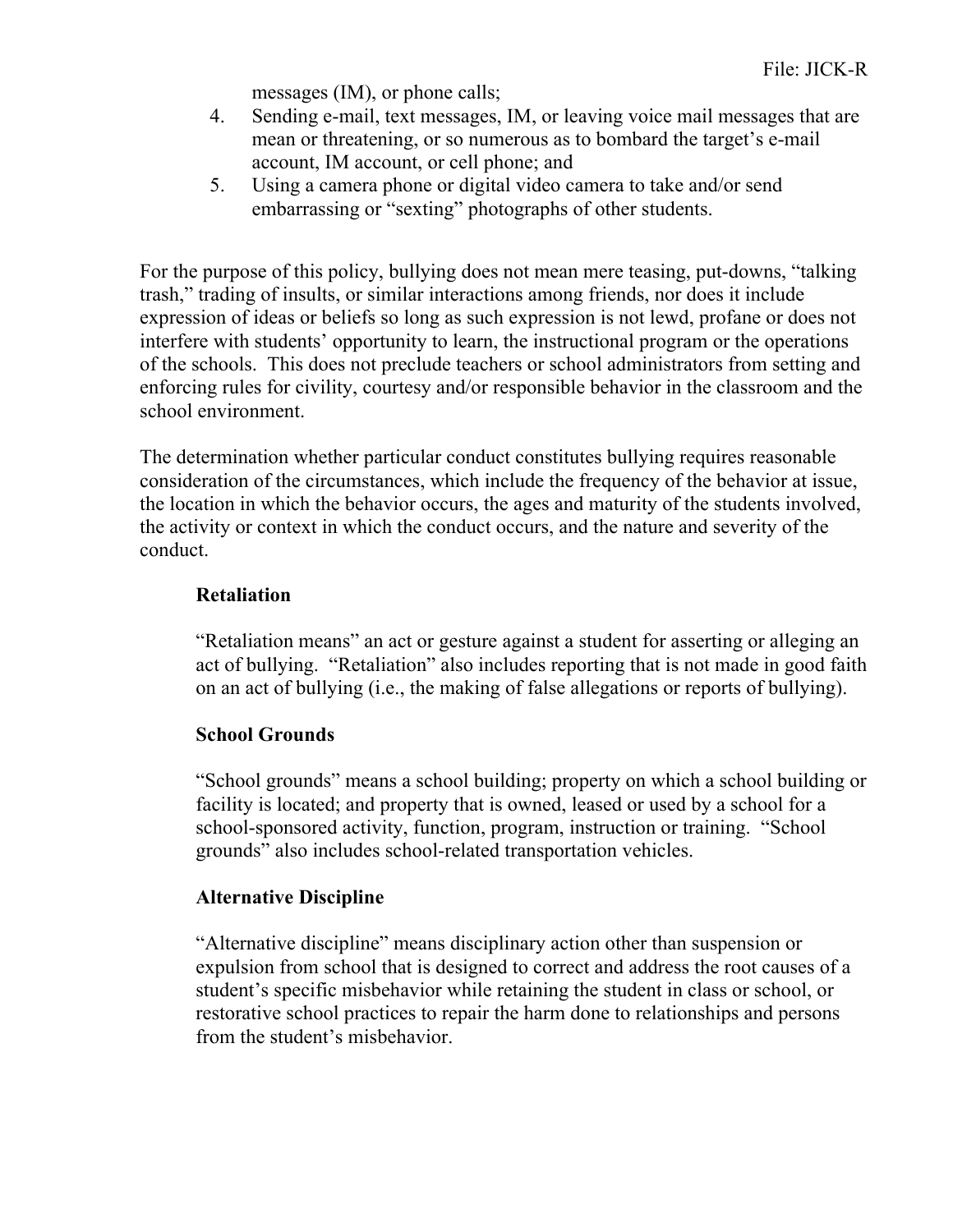#### **Bullying Reports**

#### **Students and Parents/Guardians**

Students who believe they have been bullied, or who have witnessed or learned about an act of bullying are strongly encouraged to report this behavior to the building principal.

Parents/guardians may report bullying on behalf of their children or when they have witnessed or are aware of the occurrence of bullying.

Reports of bullying may be made anonymously, but no disciplinary action shall be taken against a student solely on the basis of an anonymous report.

Any student who has been determined to have made a false report of bullying will be subject to disciplinary consequences.

#### **School Employees**

For the purposes of this procedure, "school employees" includes coaches, advisors for cocurricular or extracurricular activities and volunteers.

All school employees are expected to intervene when they see acts of bullying in progress and are required to report incidents of bullying they have witnessed or become aware of to the building principal as soon as practicable.

School employees who fail to report bullying or who have made a false report of bullying will be subject to disciplinary consequences up to and including termination, in accordance with any applicable collective bargaining agreement.

#### **Others**

Contractors, service providers, visitors or community members who have witnessed or become aware of bullying are encouraged to report such incidents to the building principal.

## **Form of Reports**

Complaints or reports of bullying may be made orally or in writing, but all reports will be recorded in writing by school personnel authorized to receive complaints or reports, using the school unit's reporting form (JICK-E1).

School employees are required to make reports of bullying to the principal in writing. Although students, parents and others, as identified above, may make bullying reports anonymously, all persons reporting incidents of bullying are encouraged to identify themselves.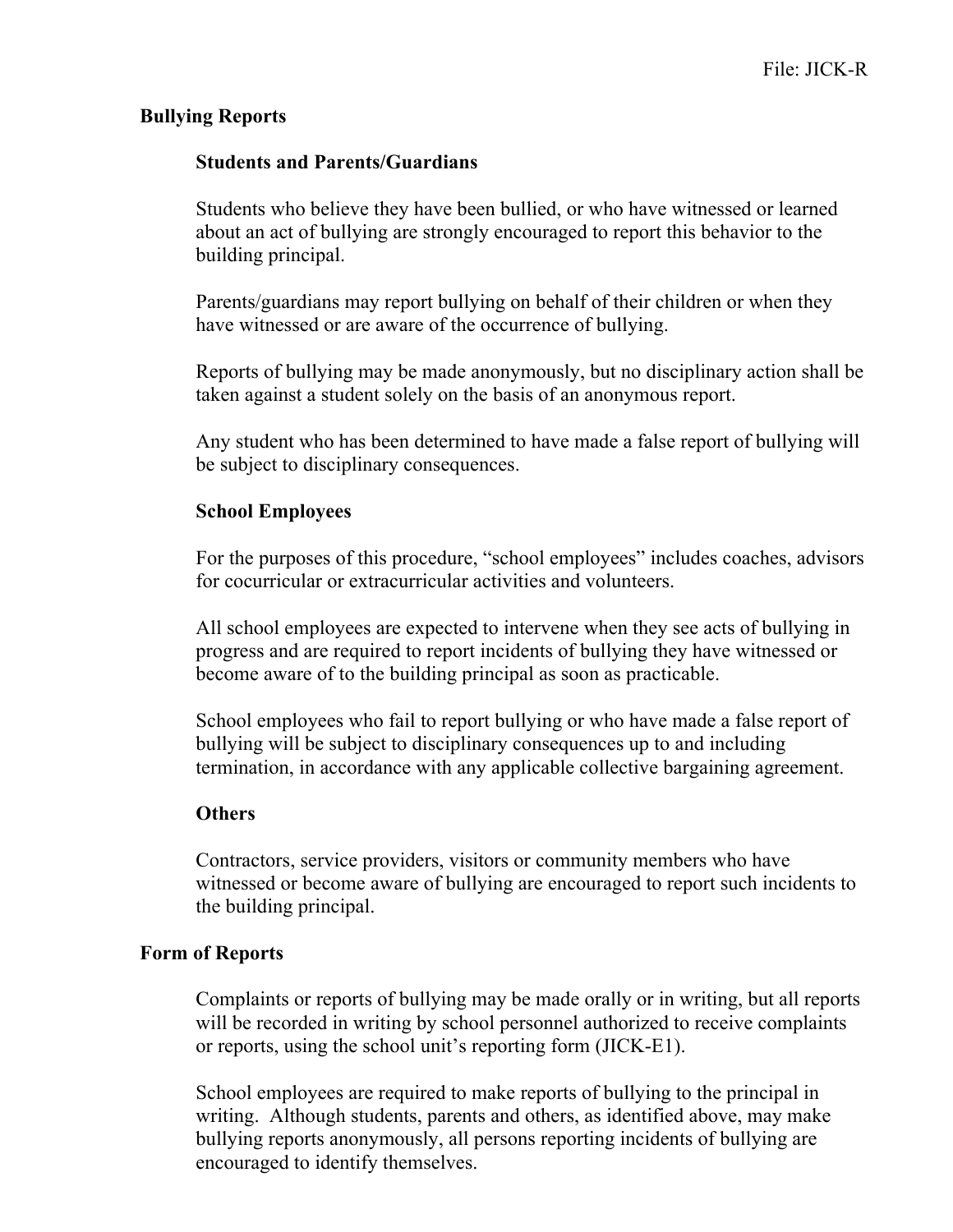Bullying reports may be made anonymously, but in no instance will action be taken against any person or organization affiliated with the schools solely on the basis of an anonymous report.

The building principal will forward a copy of the report to the Superintendent by the end of the next school day.

#### **Interim Measures**

The building principal may take such interim measures as he/she deems appropriate to ensure the safety of the targeted student and prevent further bullying and will inform the parents of the targeted student of measures taken.

School personnel should be careful to respect the confidentiality of student information when communicating with the parents of a student who has reported being bullied. It should be sufficient to inform the parents of what the school is doing to protect the student from further bullying and to convey that the incident will be investigated and appropriate disciplinary consequences will be applied, without providing details that would be considered a violation of the Federal Educational Rights and Privacy Act (FERPA) or an invasion of privacy.

#### **Investigation**

The principal will ensure that all reports of bullying and retaliation are investigated promptly and that documentation of the investigation, including the substance of the complaint or report and the outcome of the investigation is prepared and forwarded to the Superintendent within a reasonable period of time.

## **Response to Bullying by Students**

If bullying has been substantiated, the building principal or designee as appropriate under the circumstances will determine the appropriate disciplinary consequences, which may include detention, suspension or expulsion; alternative discipline; remediation; and/or other intervention.

Alternative discipline includes but is not limited to:

- A. Meeting with the student and the student's parents;
- B. Reflective activities, such as requiring the student to write an essay about the student's misbehavior;
- C. Mediation when there is mutual conflict between peers, rather than one-way negative behavior, and when both parties freely choose to meet;
- D. Counseling;